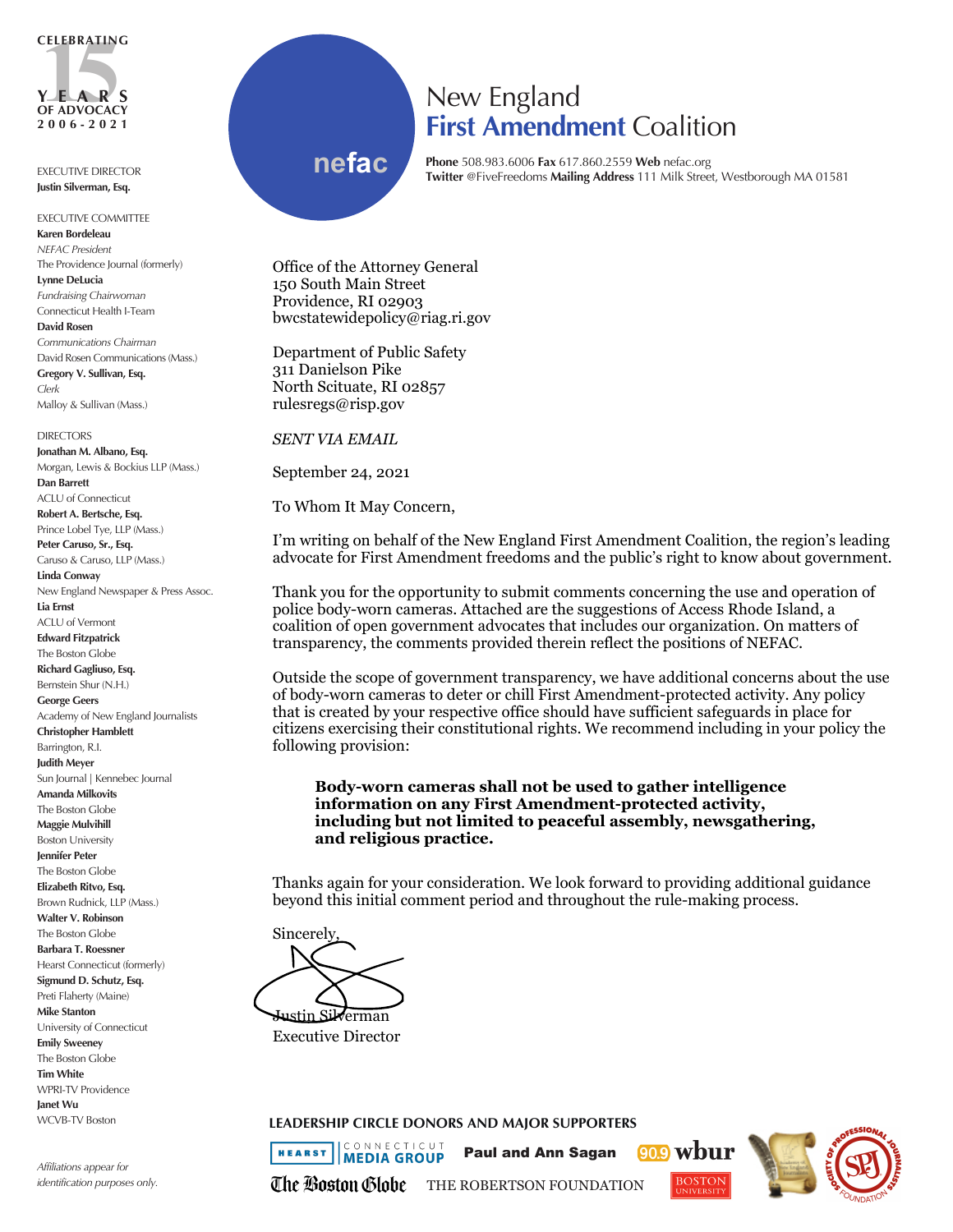September 23, 2021

Office of the Attorney General 150 South Main Street Providence, RI 02903

Thank you for soliciting input as part of the Advanced Notice of Proposed Rulemaking regarding a Policy for Use and Operation of Body-Worn Cameras. Such a statewide policy is much needed as the use of body-worn cameras expands in Rhode Island.

We start from the position that the use of body-worn cameras is a welcome measure for holding police officers and police departments accountable as they exercise the police powers of the state. That accountability can only be accomplished if the body-worn cameras are used consistently and the footage they capture is released in a timely manner.

 $\S$  42-161-4 specifies eight (8) areas that a body-worn camera policy must cover:

- 1) Proper use of equipment;
- 2) Data and equipment security;
- 3) Activation and deactivation of cameras;
- 4) Notification to the public of recordings;
- 5) Records retention procedures and timelines;
- 6) Access to data by law enforcement and the public;
- 7) Privacy protections, including redaction procedures, and;
- 8) Compliance monitoring.

Our comments do not address all the areas you are tasked by statute with considering for a policy because our area of interest and expertise is restricted to transparency and accountability.

We believe that body-worn cameras should be used consistently. That means every officer who responds to calls where they interact with the public should be equipped with a body-worn camera.

Body-worn cameras should be activated whenever officers interact with the public in response to a call, or when they are engaged in a law enforcement or investigatory encounter, including but not limited to an arrest, detention, search, or traffic stop. To eliminate the possibility that an officer forgets to activate the camera when they arrive at the scene, they should activate the camera at the moment they are dispatched, if they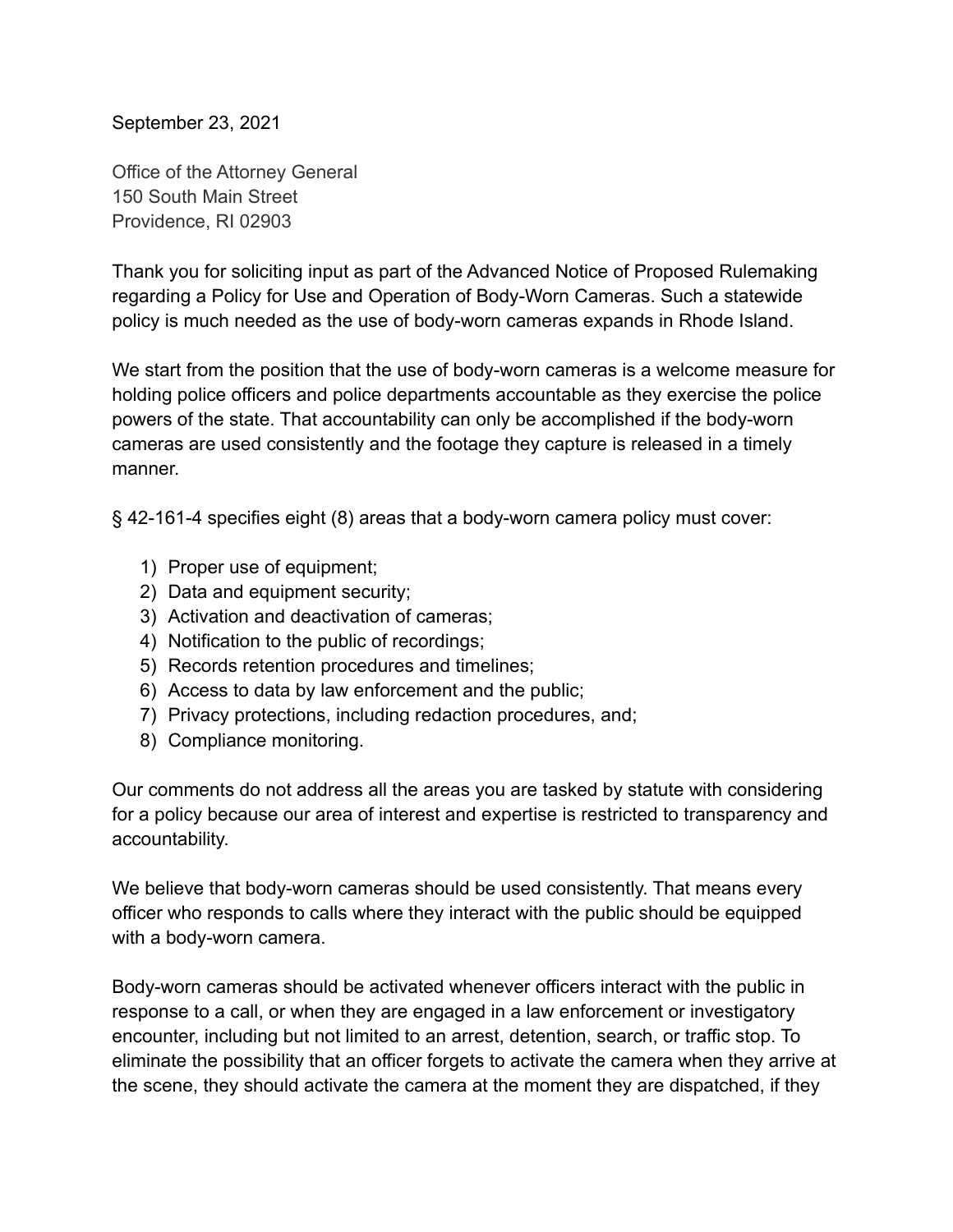are dispatched. In situations where activation of the body-worn camera poses a risk to the officer's safety, they should activate the camera as soon as reasonably possible.

The primary vendors for body-worn cameras allow add-on technology to automatically trigger when the camera records. When an officer discharges their firearm or uses a Taser - or similar less-lethal device - the camera should automatically record without requiring the officer to press a button.

We believe body-worn camera footage should be retained for a minimum of three years. In instances when the footage involves a use of force incident, or when an officer is subject to a complaint, it should be retained for six years.

The release of body-worn camera footage is currently governed by the Access to Public Records Act (APRA). The APRA sets a floor, not a ceiling, for the release of records. In the case of law enforcement records, that floor is already high, and we believe any policy should promote release of body camera footage whenever, and as expeditiously as, possible.

Your office has stated the body-worn camera footage should be released when an investigation is "substantially complete." We believe that is too long a timeframe. We believe that when there is a high-profile incident, including, but not limited to, every time there is a use of force incident, footage should be released within one week. In all other instances, release should be subject to the normal timeframe for records under the Access to Public Records Act.

Reasonable steps must be taken to protect the privacy of members of the public who appear in body-worn camera footage. Minors, victims of crimes, and confidential sources should be redacted using technology that protects their identity. When possible, redaction should be done by blurring a person's identity, not editing the footage.

Any policy should have a clear system for reviewing any deviations from the policy for activation of, retention of, and redaction of the body-worn camera and footage. Officers who deviate from the policy should be subject to appropriate disciplinary action.

We appreciate your consideration of our input on this matter.

Signed,

Steven Brown, Executive Director, ACLU of Rhode Island\* Jane Koster, President, League of Women Voters of Rhode Island